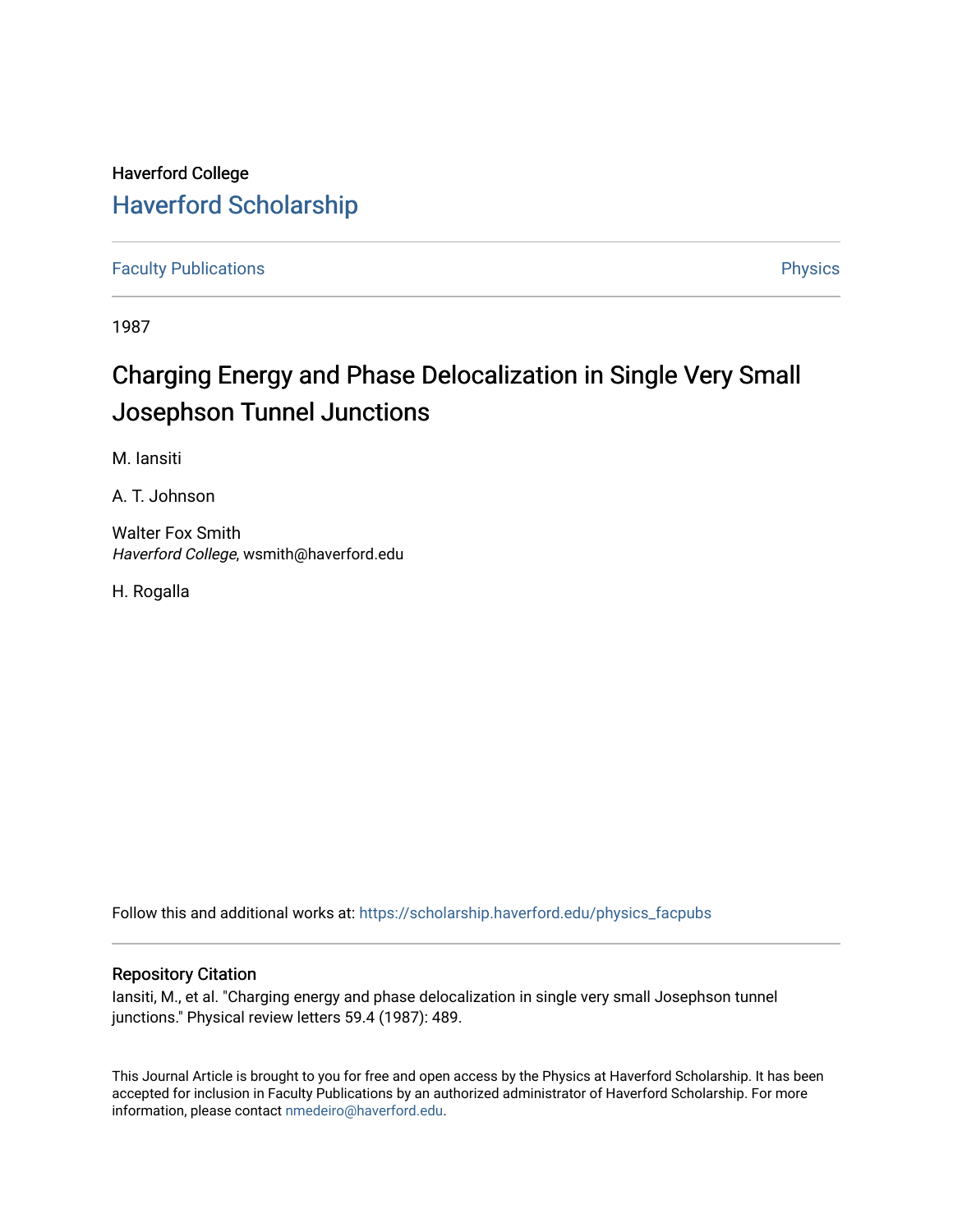## Charging Energy and Phase Delocalization in Single Very Small Josephson Tunnel Junctions

M. Iansiti, A. T. Johnson, Walter F. Smith, H. Rogalla,  $^{(a)}$  C. J. Lobb, and M. Tinkham

Physics Department and Division of Applied Sciences, Harvard University, Cambridge, Massachusetts 02138

(Received 10 March 1987)

We have measured current-voltage characteristics of very small  $(0.4-0.02 \mu m^2)$  Sn-SnO<sub>x</sub>-Sn tunnel junctions, having estimated a charging energy  $e^2/2C$  comparable to their other characteristic energies. In the higher- $R_n$  devices, after rising just below  $T_c$ ,  $I_c$  decreases as the temperature is decreased further, and then increases again, at the lowest temperatures. Although the junctions are hysteretic, a significant resistance is found at currents below  $I_c$ . We suggest an interpretation involving the quantum nature of  $\phi$ and the competition between the charging, Josephson, and thermal energies of the system.

PACS numbers: 74.50.+r, 05.40.+j

The Josephson tunnel junction is well suited for studying macroscopic quantum mechanics. Recent experiments<sup> $1-3$ </sup> show that quantum tunneling of the macroscopic variable  $\phi$  (the phase difference between the junction electrodes) is important at low temperatures, confirming theoretical predictions.<sup>4,5</sup> Our experiments carry this further, to junctions so small that the quantum phase-number uncertainty relation appears to play a major role. This arises since  $\phi$  and Q (the Cooper-pair charge difference between the electrodes) are quantummechanical operators with commutator  $[\phi, Q] = 2ie$ . The. behavior of the device is determined by the ratio of two energies:  $U_J = -E_J \cos \phi$  associated with  $\phi$ , and  $U_c$  $=(Q^2/e^2)E_c \rightarrow -4E_c \delta^2/\delta\rho^2$  associated with Q. Here  $E_{\rm J} = \hbar I_{\rm c0}/(2e)$  is the Josephson energy,  $E_{\rm c} = e^2/2C$  is the charging energy. Furthermore,  $I_{c0} = (\pi \Delta/2eR_n)$  $\times \tanh(\Delta/2k_BT)$  is the unfluctuated critical current given by Ambegaokar and Baratoff,<sup>6</sup>  $C$  is the capacitance,  $\Delta$  is the superconducting energy gap, and  $R_n$  is the normal resistance.

We have fabricated very small tunnel junctions with



FIG. 1.  $I_c$  vs T for all samples. The solid curve is  $I_{c0}(T)$  for S1.

estimated  $E_c \gtrsim E_J$ ; their behavior is fundamentally diferent from that of conventional "semiclassical" junctions, with  $E_J \gg E_c$ . Figure 1 shows the  $I_c(T)$  for all samples measured. As  $R_n$  increases from 520  $\Omega$  for S1 to 70 k $\Omega$  for S7, we see a dramatic change in behavior. While  $I_c(T)$  for the low-resistance samples displays the usual monotonic increase with decreasing temperature, the behavior of the high- $R_n$  samples is strikingly reentrant,  $I_c$  decreasing with decreasing  $T$  at intermediate temperatures and increasing again at low temperatures. Furthermore, the  $I-V$  curves of the high-resistance samples exhibit an anomalous resistance  $R_0$  below  $I_c$ , while being strongly hysteretic. While the high-temperature data may be understood in terms of classical effects in an unusual regime, a full quantum-mechanical treatment seems necessary to interpret the low-temperature results.

The Sn-Sn junctions were patterned by a two-layer electron-beam lithography technique<sup>7</sup> and completed in one vacuum run. The electrodes were evaporated onto the liquid-nitrogen-cooled substrate and the oxide barrier was grown by a glow discharge. The low dielectric constant of  $SnO<sub>x</sub>$ , the small width (0.2-0.4  $\mu$ m) of the in-line electrodes, and the absence of nearby ground planes reduce the intrinsic capacitance of the device. The use of nonsuperconducting leads (up until  $\approx$  30  $\mu$ m from the device) and the existence of a second slightly larger junction in series with the device studied (except for S2 and S6) may have helped reduce the effective parasitic capacitance added by the external circuit. Granular structure in the Sn film, such as may have affected our earlier observations,<sup>8</sup> was avoided. Sample parameters are listed in Table I.  $R_L$  is the subgap leakage resistance, defined as the slope of the linear part of the sharply dropping branch of the  $I-V$  curve; typically,  $R_L^{-1} \approx R_n^{-1} \exp(-\Delta/k_B T) + R_{L0}^{-1}$ , with  $R_{L0} \sim 100 R_n$ .  $Capacitances$  are estimated<sup>8</sup> from measurements of the junction area. All samples had critical temperatures  $T_c \approx 3.75$  K.

Samples  $S1-S4$  were run in a <sup>4</sup>He cryostat;  $S5-S7$ , in a dilution refrigerator. Both setups were in screened rooms, and effort was spent to avoid extraneous electrical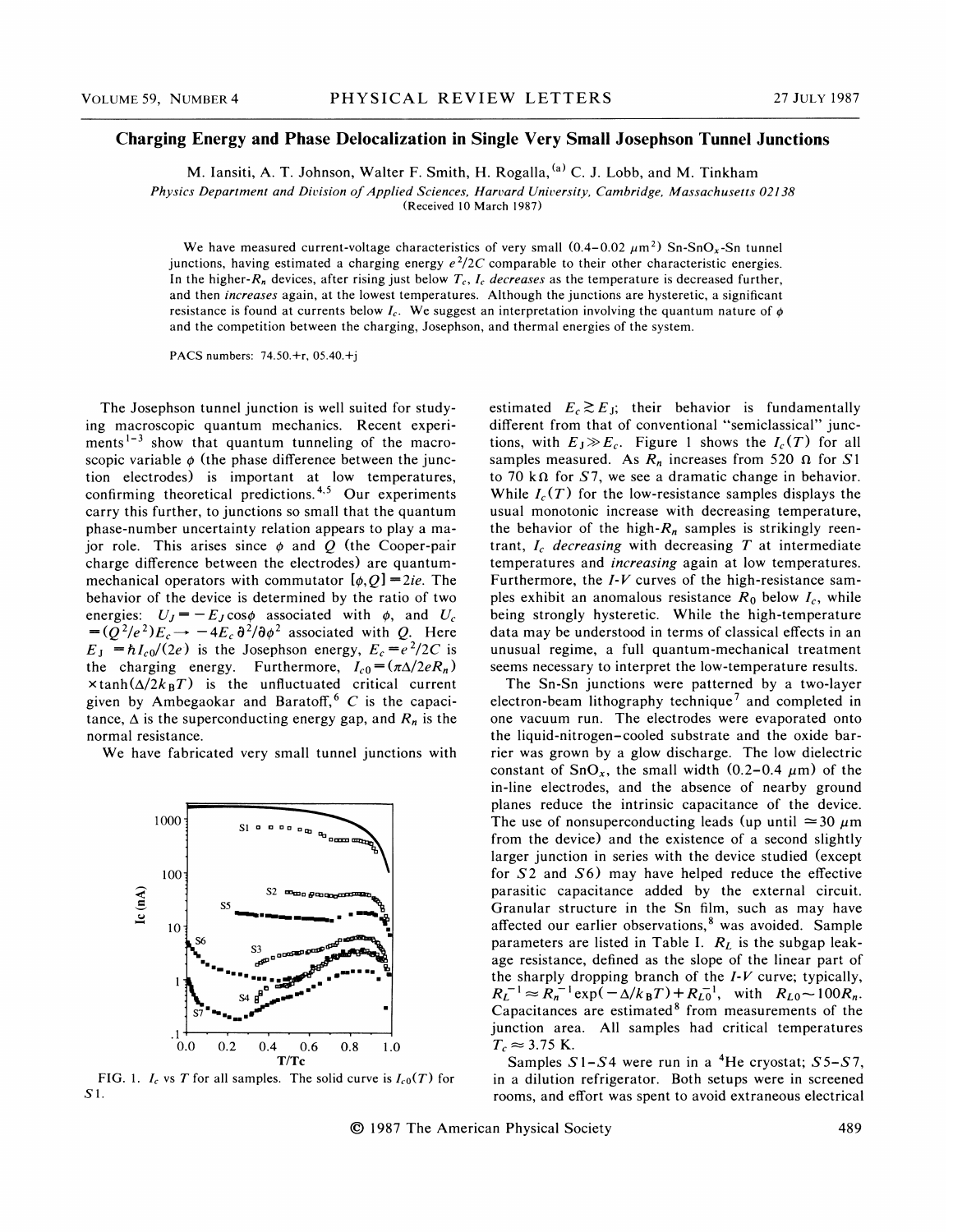| Sample         | $R_n$ (k $\Omega$ ) | $R_L$ (k $\Omega$ ) | $T_{\min}$ (K) | Area $[(\mu m)^2]$ | $C$ (fF)                     | $E_J(K)$ | $E_c$ (K)            | $I_{c0}$ (nA) | $I_c^{\mathcal{Z}}$ (nA) | $I_c^*$ (nA) |
|----------------|---------------------|---------------------|----------------|--------------------|------------------------------|----------|----------------------|---------------|--------------------------|--------------|
| S <sub>1</sub> | 0.52                | 10                  | 1.4            | 0.12               |                              | 40       | 0.45                 | 1810          |                          |              |
| S <sub>2</sub> | 3.4                 | 105                 | 1.8            | 0.16               |                              | 6.2      | 0.3                  | 277           |                          |              |
| S <sub>3</sub> | 30                  | 2500                | 1.3            | 0.023              |                              | 0.7      | 0.9                  | 31            |                          |              |
| S <sub>4</sub> | 40                  | 6300                | 1.3            | $\cdots$           | $\sim$ 100 $\sim$ 100 $\sim$ | 0.5      | $\sim$ $\sim$ $\sim$ | 23            |                          |              |
| S <sub>5</sub> | 6.5                 | 3000                | 0.85           | 0.4                |                              | 3.2      | 0.13                 | 145           |                          |              |
| S <sub>6</sub> | 34                  | 2400                | 0.023          | 0.12               |                              | 0.6      | 0.45                 | 28            |                          | 5.1          |
| S <sub>7</sub> | 70                  | 40000               | 0.023          | 0.03               |                              | 0.3      | 0.9                  | 14            | 0.9                      | 1.15         |

TABLE I. Sample parameters; definitions of  $R_n$ ,  $I_{c0}$  (here evaluated at  $T=0$ ),  $R_L$  (measured at  $T=T_{min}$ ), C, E<sub>J</sub>, E<sub>c</sub>, and  $I_c^Z$  are given in the text.  $T_{\text{min}}$  is the lowest temperature at which the sample was measured.  $I_c^* = I_c(T = 23 \text{ mK})$ .

pickup and to ensure that the samples were well heat sunk. Figure 2 shows the high quality  $I-V$  characteristics of S7, at  $T=0.98$  K, and definitions of  $I_c$  and  $I_r$ . Plots of the reentrant  $I_c$  and  $I_r$  vs T for S7 are shown in Fig. 3(a). In the hysteretic regime  $(T < 0.58T_c)$ , the increase in voltage at  $I=I_c$  was sharp, as shown in Fig. 2, and the distribution of switching currents was narrow, of width less than  $0.05I_c$ . The presence of a resistive voltage at all currents [see Fig. 2(a)] is common to the higher- $R_n$  samples; we characterize it by the resistance  $R_0 = dV/dI$  as  $I \rightarrow 0$ . Figure 4 shows the temperature dependence of  $R_0$ . While in low- $R_n$  samples, where  $R_0$ decreases rapidly with temperature, becoming immeasurable soon after hysteresis sets in, high- $R_n$  samples ( $R_n > R_Q = h/4e^2 \sim 6.5 \text{ k}\Omega$ ) exhibit a significant  $R_0$  at all temperatures all temperatures.

Extensive work has been done<sup>9,10</sup> on the  $I_c$  depression in a "classical"  $(E_X \gg E_c)$  underdamped Josephson junction due to thermally activated premature switching from the zero-voltage state to the gap-voltage state. (Our samples were underdamped, typically having  $\beta_c$  $=2eI_{c0}R_L^2C/\hbar > 5000$ . For S1, the average I<sub>c</sub> reduction and width of the distribution (at  $T \approx 1.5$  K) are con-





FIG. 2. I-V curve of sample S7 at  $T=0.98$  K, showing definitions of  $I_c$ ,  $I_r$ , and  $R_0$ . Parts (a) and (b) have the same horizontal scale but different vertical scales.



FIG. 3. (a)  $I_c$  and  $I_r$  vs T for sample S7. (b) On the left is the predicted low-temperature  $I_c$ , due to Zener tunneling and thermal activation. On the right is the predicted  $I_r(T)$  as described in the text.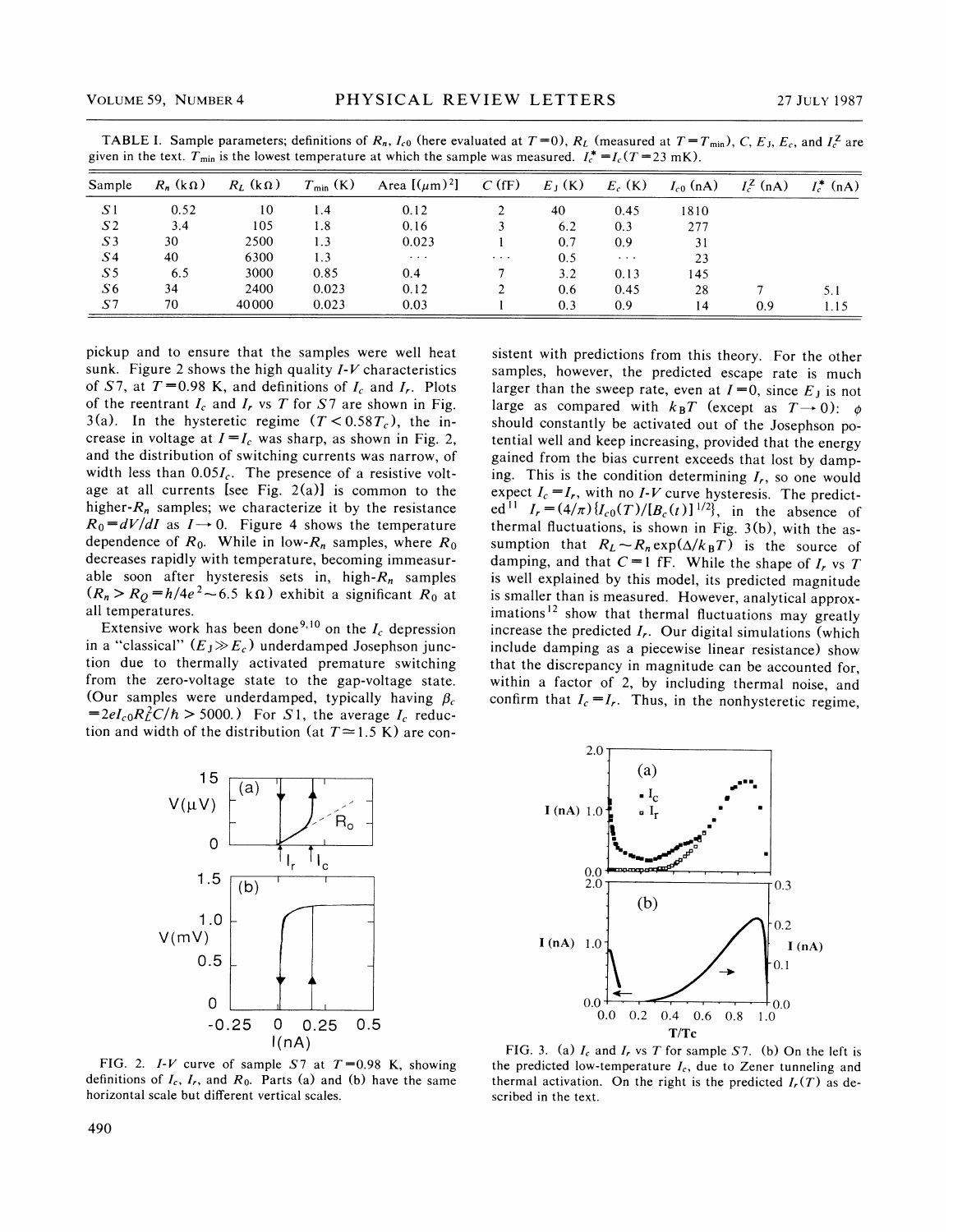

FIG. 4.  $R_0$  vs T for five samples. Below  $T \sim 0.85T_c$  for S1 and  $0.60T_c$  for S2,  $R_0$  was below our experimental resolution. The arrows indicate the temperatures below which the  $I-V$ curves are hysteretic. The solid lines are theoretical fits for S6 and S7 as described in the text.

the exponential freeze-out of damping causes the reentrant drop in  $I_c$ . At lower temperatures, however, this model breaks down.

Our low-temperature data display two main puzzling features. First, the  $I-V$  curves become hysteretic but still display a sharply defined  $I_c$  with a narrow distribution. The measured  $I_c$ , however, even if extrapolated to  $T=0$ (as can be done with some confidence with samples  $S6$ and S7) is an order-of-magnitude below the unfluctuated value  $I_{c0}$ . Second, all high-resistance junctions show an anomalous resistance  $R_0$ . These features appear incompatible with classical models of junction dynamics with predict  $I_c = I_{c0}$  at  $T=0$ , even if the damping is considered to be frequency dependent, as in the work of Ono et al.<sup>13</sup> They point out that an implausible temperature of 1 K is needed in a classical fit to the  $I-V$  curve of their  $R_n = 50$  k $\Omega$  junction, taken nominally at 10 mK. Since classical arguments appear to fail, we attempt to explain our data using a quantum-mechanical model. Since the estimated charging energy is large, and  $I_c \ll I_{c0}$ , standard quantum tunneling models based on a cubic approximation to the Josephson potential<sup>4,5</sup> seem inappropriate. In the absence of a complete theory to describe a Josephson junction in the limit of  $E_J \sim E_c$ , we offer a simple semiquantitative interpretation of our results. While we neglect the frequency dependence of the damping and possible parasitic contributions of the leads, our approach allows us to probe the consequences of large quantum phase uncertainty and significant energy level width, which arise in the small capacitance limit. We leave a more complete treatment to future work.

The phase is described by a wave function  $\psi(\phi)$ . If  $E_c \gtrsim E_J \gg k_B T$ ,  $\hbar / RC$ , as is appropriate for S6 and especially S7 at low temperatures,  $\psi(\phi)$  is not sharply localized within a single potential well, but may be extended ized within a single potential well, but may be extended<br>in  $\phi$  space and described by Bloch functions  $^{14,15}$   $\psi_q^s$  $=u_{a}^{s}(\phi)$ exp(iq $\phi/2e$ ). The energy spectrum of the system has a band structure: s is the band index, and  $q$  is the "quasicharge," analogous to the crystal momentum in a

solid. Bandwidths scale with  $E_c$ , and increase with s, while the band gaps scale with  $E_J$ , and decrease as s increases. In this limit, for very small currents, Likharev and Zorin<sup>14</sup> predict static solutions with  $q = q_0$  and  $V=IR_L$  until, at  $I \sim I_t \sim e/(R_L C)$  ( $\approx$  5-30 pA, for S6 and S7), the voltage sharply decreases. We find no evidence of this voltage spike. For  $I > I_i$ , increasing solutions  $q = q(t)$  are expected. These result in oscillations in  $Q$  (and V) analogous to Bloch oscillations in a periodic conductor under a large electric field, with frequency  $\omega_B = (\pi/e) (I - \bar{V}/R_L)$ , where  $\bar{V}/R_L$  is typically very small.

We expect that interband transitions, which may occur by a tunneling process analogous to Zener tunnelbecur by a tunneling process analogous to Zener tunnel-<br>ng in solids,  $14.16$  affect the *I-V* response of the device. The tunneling rate is  $16$ 

$$
\tau_Z^{-1} - f_A \exp[-(\pi^2/8)E_f^2/(E_c \hbar \omega_B)], \tag{1}
$$

the Zener breakdown with the<br>
condition  $\tau_Z^{-1} \sim f_A e^{-1}$ , obtaining<br>  $I_c^Z \sim (\pi e/8\hbar) (E_f^2/E_c)$ . where  $f_A \sim \omega_B/2\pi$  is the attempt frequency. For  $T > 0$ , interband transitions will also be induced by thermal actherband transitions will also be induced by thermal activation at an estimated rate  $\tau_{\text{th}}^{-1} \sim f_A \exp(-E_J/k_B T)$ . After being excited to a higher band, the system will tend to relax back down to the lowest band, discharging the quantum capacitor composed of the junction electrodes. For  $\tau_z^{-1} \ll f_A$ , interband transitions are rare but will cause a small dissipative voltage. This voltage increases with I (since  $\omega_B \sim \pi I/e$ ) until one reaches  $z^{-1}$   $-f_A$ . Here, Zener tunneling is so common that the band gaps are no longer effective; as a result the capacitor is unable to discharge Cooper pairs at a rate to keep up with the bias current. The band model then breaks down and the voltage rapidly rises to  $2\Delta/e$ . We associate this "Zener breakdown" with  $I_c$  and define  $I_c^Z$  by the

$$
I_c^Z \sim (\pi e/8\hbar) (E_f^2/E_c). \tag{2}
$$

[A similar  $I_c$  estimate  $(eE_1^2/4\hbar E_c)$  is found by use of a perturbation calculation to estimate the energy lowering of the extended ground state  $\psi_0(\phi)$  because of the potential  $-E_{\text{J}}\cos\phi$ . The critical current of the junction, then, does not appear to be determined by a stochastic activation or tunneling process, but by a limitation of its ability to carry a supercurrent. This accounts for the observed narrow ( $\approx$ 5%) distribution of  $I_c$  values, even when  $I_c \ll I_{c0}$ . In Table I, values of  $I_c^Z$  calculated with use of (2) are compared with measured values of  $I_c$  at 23 mK, for S6 and S7. The agreement appears quite good to us, considering the roughness of the argument and the uncertainty in C. We obtain a temperature-dependent incertainty in C. we obtain a temperature-dependence-<br> $I_c$ , shown in Fig. 3(b), by setting  $\tau_Z^{-1} + \tau_{\text{th}}^{-1} - f_A e$ generalizing the argument leading to (2). This last estimate should only serve as a rough guide, since we expect this simple additive rate approximation to be oversimplified, in analogy with macroscopic quantum tunneling calculations.<sup>5</sup>

For  $I \ll I_c$ , infrequent band transitions generate a volt-